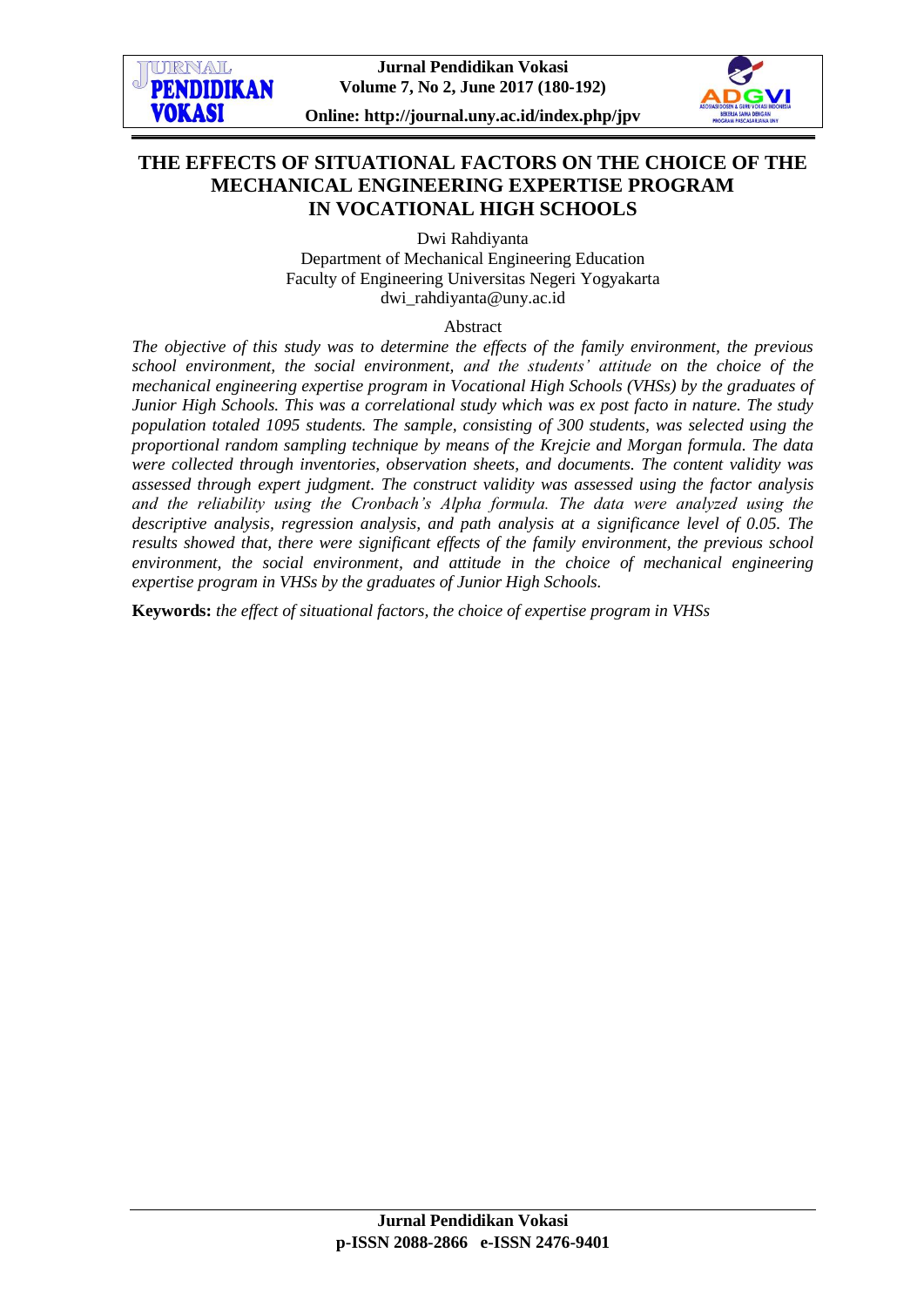### **INTRODUCTION**

Determining the type of education or training that a child needs to follow needs attention, both from the child, from parents and teachers. This is important in order to avoid any inconsistency in choosing educational programs or follow-up exercises. The reasons for the inconsistency in the selection of educational programs or follow-up exercises, among others, consist of: (1) the child is unable to decide one of the alternatives, (2) the uncertainty of not being supported by his interests and talents, and (3) uncertainty about not having confidence (Crites, 1969, p. 25). Choosing a type of education or further training that does not meet the interests will lead to learning activities to be unpleasant, very torturing, stressful and full of compulsion. According to Hurlock (1980, p. 221), students who are less interested in a particular type of education usually show displeasure with the type of education, resulting in low learning achievement, work under ability in any subject they dislike, until the school stops prematurely.

In accordance with the Law Number 20 Year 2003 (Department of National Education, 2003) on National Education System, after graduating, the Junior High Schools students have two alternative options for continuing formal education, namely general secondary education and vocational secondary education. General secondary education is in the form of Senior High Schools and *Madrasah Aliyah* (MA), while vocational secondary education is in the form of Vocational High Schools (VHSs) and *Madrasah Aliyah Kejuruan* (MAK). In accordance with its purposes, Senior High Schools and MA prioritizes preparing students for continuing education at higher education level, whereas VHSs and MAK prioritizes the preparation of students to enter the employment and develop a professional attitude (Department of National Education, 2006)

In terms of the choice to continue their education to VHSs, Junior High Schools students need to get serious attention from various parties so that they appropriately determine the areas of expertise in VHSs. Junior High Schools students need to get information about VHSs comprehensively because the expertise programs offered in

VHSs consist of a large spectrum of vocational secondary education skills. It can be grouped into 9 (nine) areas of expertise, 48 expetise programs, and 142 expertise competencies (Ministry of Education and Culture, 2016). According to Finch & Crunkilton (1984, p. 2), vocational education is defined as education that provides the provision to learners to work to sustain their lives. Vocational education is developed from the translation of the concept of vocational education and occupational education, i.e. education aimed at preparing or producing someone to enter the workforce (Calhoun & Finch, 1982, p. 2).

The choice of an expertise program is essentially a process of integration between needs, expectations, individual personal resources, and economic demands (Vroom, 1979). Further, London (1973) suggests that the choice of field of expertise is a blend of interests, abilities, values, opportunities, expectations and limitations in the realities of life. Therefore, it is necessary to provide the students with intensive information from the VHSs related to the selection of expertise programs. Information about the description of VHSs covering the vision, the mission, the objectives of VHSs and the types of areas of expertise held in vocational schools are still very poorly understood by the students of class IX in Junior High Schools (Munadi, 2005). Information on the description of the VHSs is helpful for both teachers and Junior High Schools students in the interaction of teaching and learning activities related to further education programs (Herrick, 1996).

Tiedeman & O' Hara (1963, p. 35) suggests that decision-making is a complicated issue in the stage of one's vocational development. It is further mentioned that there is a relationship between personality and preferred vocational fields. The development of one's personality is essentially a person's mental process as a consequence of his involvement, both in differentiation and togetherness in society. The term identity (ego identity) is used to describe a person's personality in social life. The identity is formed because of the interaction between three factors: the individual's biological condition, individual psychological condition and socio-cultural condition where the individual is located. Therefore, the vocational decisions taken by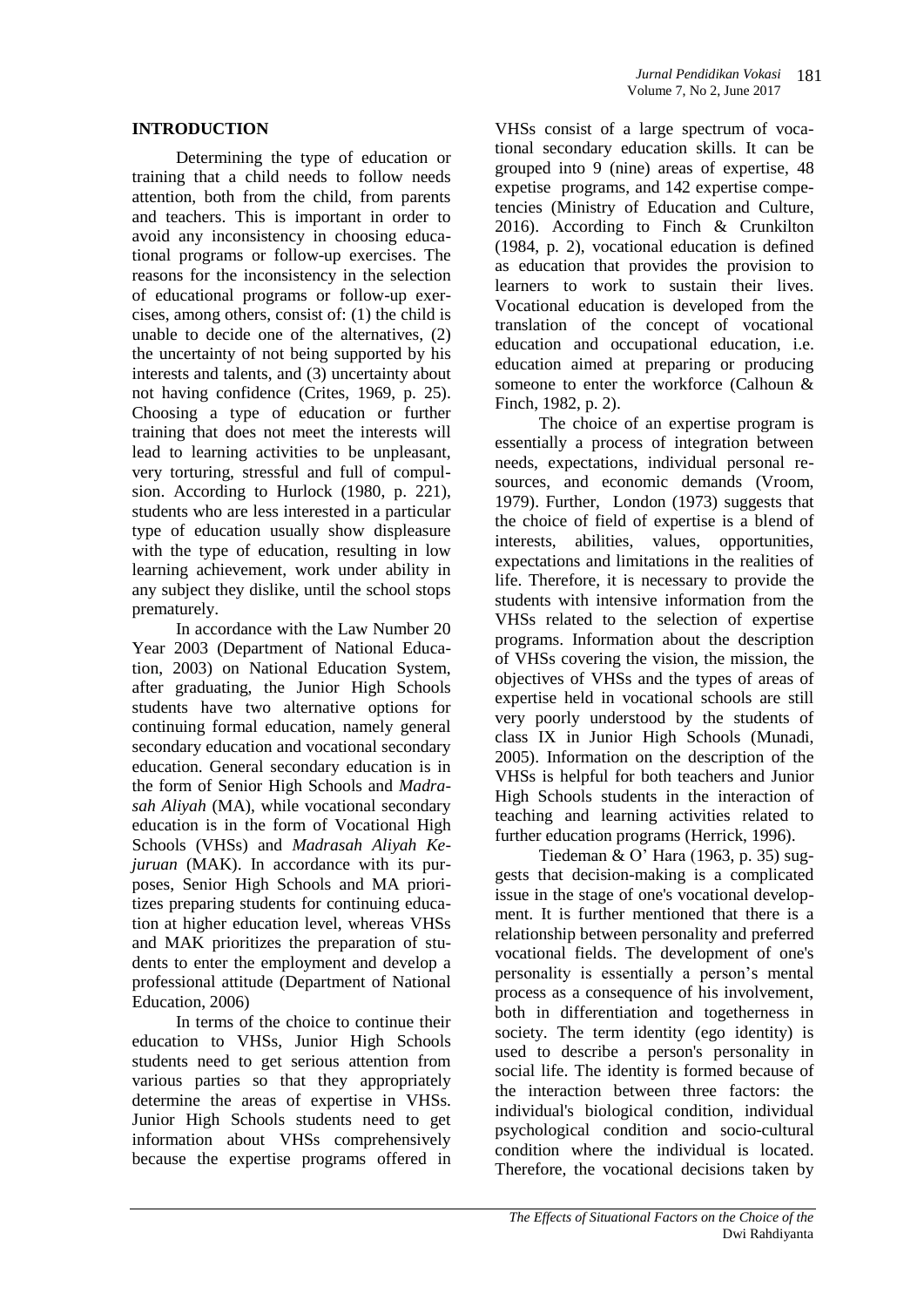the individual always consider the clash between the pattern of life and the structure of vocational development.

According to Isaacson (1977, p. 46), in the selection process of career or field of expertise there are four variables, namely: reality factors, educational process, emotional factors, and personal values. Reality factors involve a person's response to the circumstances surrounding him that force him or herself to make decisions about his career. Educational process relates to the quality and quantity of education that a person acquires that allows the person's insight to determine career choices. Emotional factors are things that concern the aspects of personality. Personal values are aspects of the inherent value of the person that effect career choices.

The selection of areas of expertise is the psychological individual awareness of the objective world in its relation to the self (Morris, 1982, p. 355). It is further mentioned that one's vocational development is essentially an interaction between the behavior, attitude, ambitions and individual values with the surrounding social factors (Super, 1957, p. 56). It means that the selection of a career or field of expertise is the psychological process of a person to determine the right attitude.

A person's attitude will effect the person in addressing the various skills or occupations that exist in society (Holland, 1973, p. 88). This means that everyone will choose a career or a particular job in accordance with their respective attitude. Based on Holland's theory, people will look into themselves (self-understanding) to measure whether or not a career or a job suits them. This means that self-understanding (self knowledge) is one of the important factors that effect the selection of vocational areas. Meanwhile, according to Vroom (1979), a person will choose a particular field of vocation or occupation if he hase the belief and hope that the job or field of expertise he chooses will bring success then he will try his best to get the field of expertise or the job.

The development of the child's age is one of the factors that should be considered in providing guidance to the selection of field work or field of expertise. According to (Thompson, 1973, p. 205), the stage of one's vocational development begins at a very early age with the identification of the work of

parents and others in a limited environment, to the retirement age in which one contemplates reflecting the meaning of life through its contribution as a productive human being In the community. It is further mentioned that the introduction to various fields of work or area of expertise at the stage of child growth that is in children aged 13-14 years is very important to do. Thus, children who are already in Junior High Schools should get good guidance from parents in the family environment, teacher guidance in the school environment and also the important role of citizens in relation to selection of types of secondary schools and various types of areas of expertise or the existing work with all its consequences. This is in accordance with the opinion of Gunawan (2010, p. 57), which states that the development of the child's personality is determined by the role of the tri educational center (home education), the school (formal), and the community (non formal). Thus the problems that occur in the selection of skills programs in VHSs by the Junior High Schools graduates, in general can also be grouped into three, namely issues related to parent and teacher guidance, social effect of the community, and issues related to psychological aspects of the students.

Problems related to guidance issues from parents in the family environment and teachers in the school environment are as follows: (1) parents of most students do not have information about various areas of expertise in VHSs, so they are not able to provide maximum guidance (2) the vocational guidance in Junior High Schools especially related to self awareness, world of works exploration, and mature decision making is still poor (3) not all teachers have inserted vocational content in their learning process, and (4) education that provides the basic of employment skills education has not received serious attention in Junior High Schools.

The problems related to the social effect of the community are: (1) the selection of skill areas in VHSs by the Junior High Schools graduates is mostly based solely on the effect of friends or their wishes regardless of the abilities and requirements that must be fulfilled, (2) The poor image of VHSs in society (expensive educational cost, poor prospect of the graduates, limited facilities for practices) will affect the interest of Junior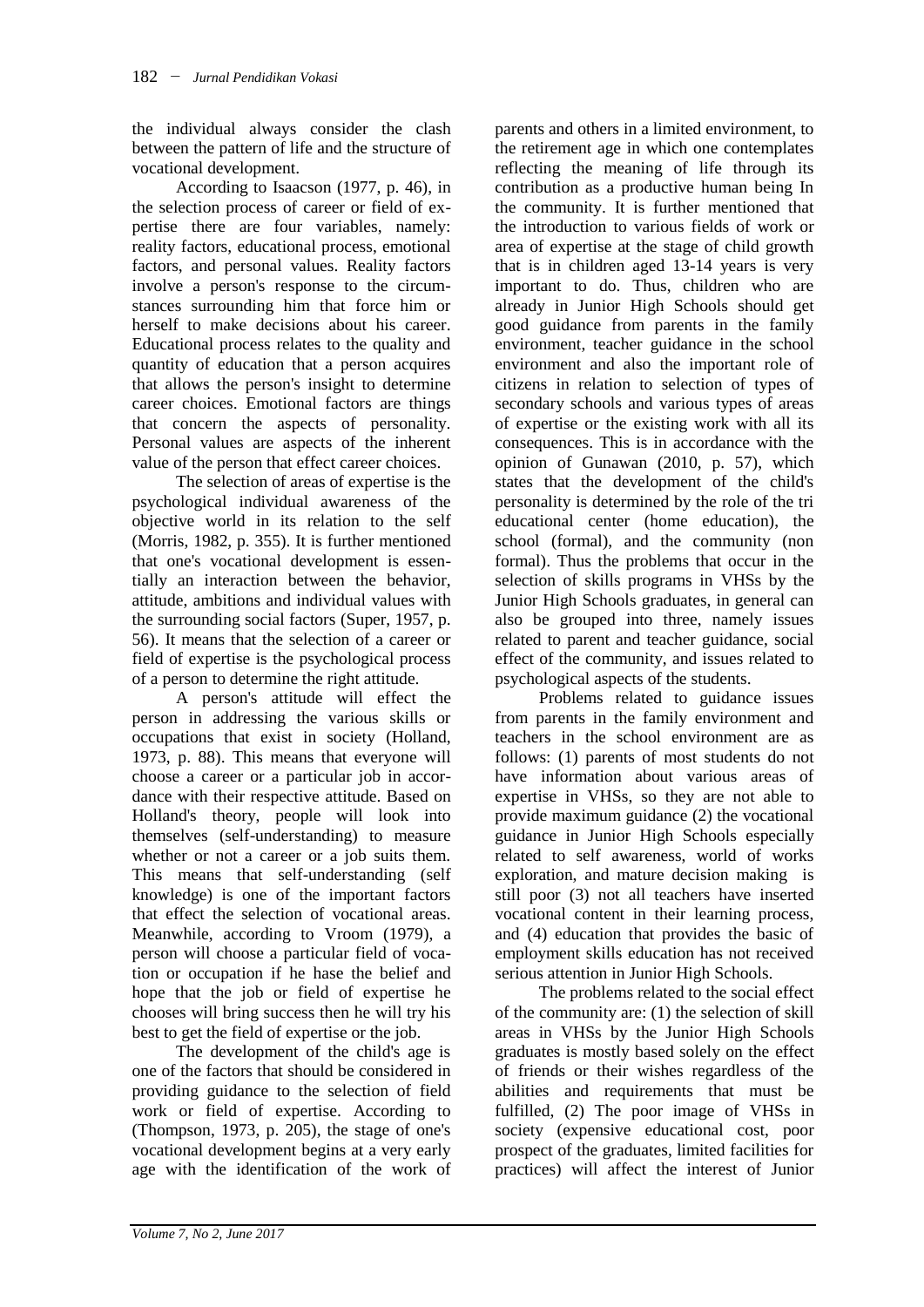High Schools students to enter VHSs, (3) the spread of the number of vocational schools and skills programs opened for each area is uneven, thus reducing the opportunity for graduates of Junior High Schools students to be able to choose or enter the program of expertise expected due to geographical factors (distance of residence and transportation conditions), and costs to be borne by parents, and (4) information systems of VHSs has not all been easily accessible in the wider community.

Problems related to the psychology/ individual aspects of the students are: (1) the graduates of junior high schools do not fully aware of the various areas of expertise offered in VHSs, (2) the graduates of junior high schools have no understanding of the world of work related to the areas of expertise offered in VHSs, (3) graduates of Junior High Schools do not yet know the requirements that must be fulfilled both related to cognitive and physical aspects in each skill program available in VHSs, (4) most of Junior High Schools students have not mastered information technology thus they are less able to follow the development of technology in relation to the accuracy in the selection of areas of expertise in VHSs, this is due to the lack of supporting facilities in the form of print and electronic media in most junior high schools, and (5) Junior High Schools do not have a good selfunderstanding related to the accuracy in the selection of areas of expertise that exist at VHSs.

Considering the wide spectrum of areas of expertise in VHSs, this study is focused on the selection of mechanical engineering expertise program in VHSs. The determinant factors in the selection of mechanical engineering expertise program in VHSs is limited to situational factors that include the family environment, the previous school environment, the social environment, and psychological factors in the form of student attitude toward VHSs.

The objectives of this study were: (1) to describe the family environment, the school environment, the social environment, the students' attitude and the choice of mechanical engineering expertise program at VHSs by the graduates of Junior High Schools in Yogyakarta Special Region, and (2) to analyze the effect of the family environment, the previous school environment, the social environment, and the students' attitude toward the selection of mechanical engineering expertise program in VHSs by the graduates of Junior High Schools students in Yogyakarta Special Region.

# **METHODS**

This study was a correlational study, aims to formulate the factors that effect the selection of mechanical engineering expertise program in VHSs by the graduates of Junior High Schools students in Yogyakarta.

The population of this study consisted of the graduates of Junior High Schools who just entered VHSs (class X) in Mechanical Engineering Expertise Program in Yogyakarta Special Region which amounted to 1095 students. The number of samples was determined by determination of sample size according to Krejcie and Morgan (Issac, 1981, p.192), using a 5% error rate. Based on the calculation, it was obtained the sample size of 285 respondents (rounding). To anticipate the questionnaire and the data that can not be processed, the number of samples was added 5%. Thus the minimum sample used in this study are:  $285 + (5\% \times 285) = 300$  respondents (rounding). The sampling technique used was proportional random sampling, which took a group sample calculated based on the total population of each group (school unit).

The data collection technique in this study was a survey by using questionnaires, observation sheets, and documentation. The validity of the instruments in this study included content validity and construct validity. The validity of the contents of the instrument was assessed through expert judgment with the Delphi technique. The construct validity test used confirmatory factor analysis to find out whether the items of the instrument were suitable for estimating the elements contained in the prescribed constructs (Ary, Jacobs, & Razavieh, 1982, pp. 289–291). The calculation of the reliability of research instruments used the Cronbach Alpha (Fernandes, 1984, p. 61). The result of the reliability test of the instrument for the control of information, selfunderstanding and student attitude were 0.88; 0.79; and 0.91 respectively and the choice of mechanical engineering expertise program was equal to 0,93. This means that research instruments could be used for data collections.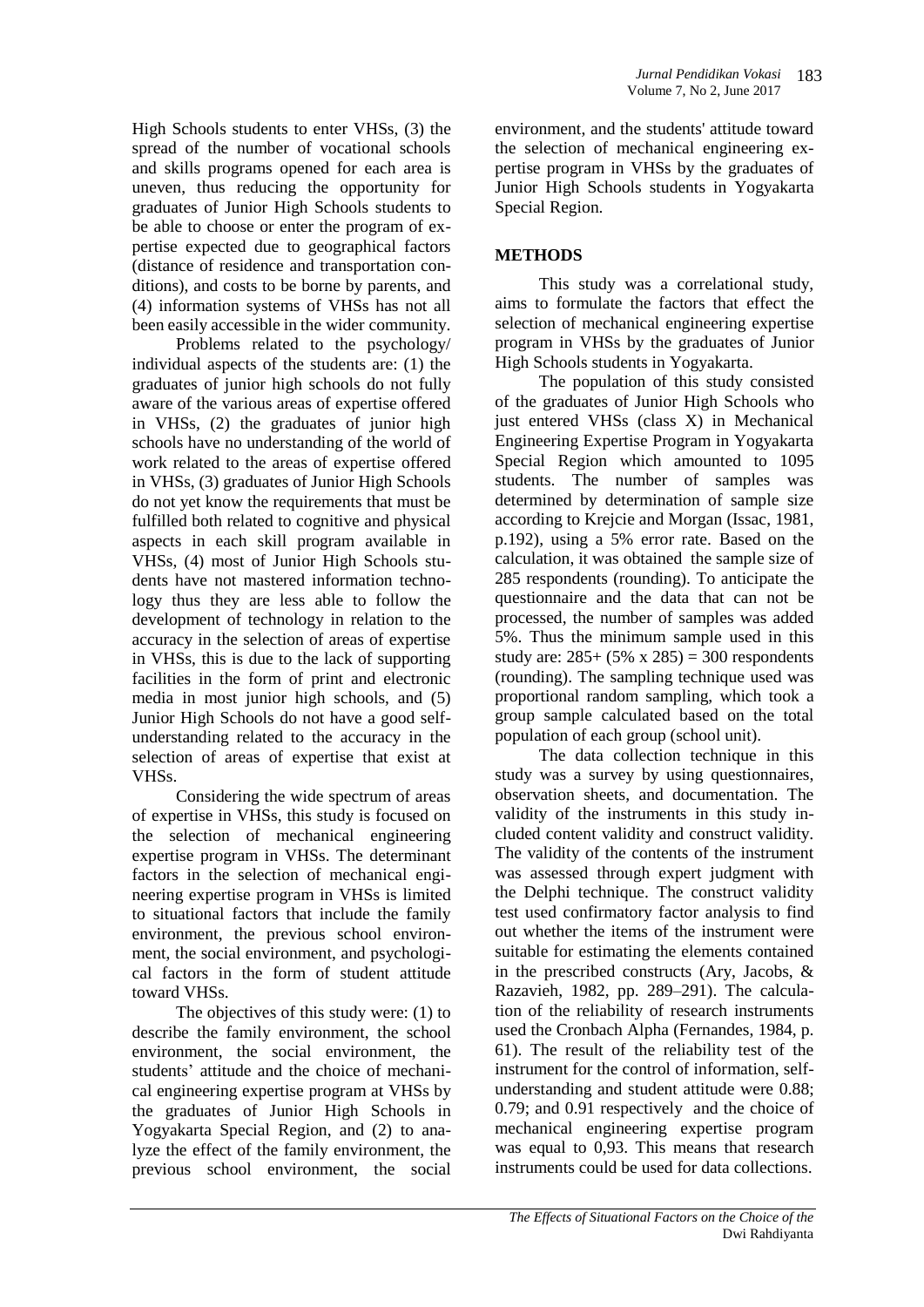The data analysis techniques in this study included: descriptive analysis and inferential analysis (hypothesis analysis) which cosisted of correlation analysis, regression analysis and path analysis, the previous stage was testing the requirements analysis (normality, linearity, homoscedasticity, and multicollinearity). The relationship between variables in this study is presented in Figure 1.

#### **RESULT AND DISCUSSIONS**

The data descriptions in this study consisted of the presentation of the frequency distribution, the central tendencies (mean, mode, median), the spread (standard deviation), and the descriptive interpretation of the family environment variable (X1), the previous school environment (X2), the social environment (X3), students' attitude (X4), and the choice of mechanical engineering expertise program at VHSs (Y). The results of the data analysis is presented in Table 1.

Based on the results of descriptive data analysis, it could be seen that the average empirical score (M)> average score criteria (Mi). Based on Table 1, it can also be seen that the achievement score for all research variables are above 70%. Thus it can be concluded that all variables in this study were generally included in the high category.

### **Interrelated Correlation of the Variables**

The correlation or relationship between each variable can be identified by testing the hypothesis: There is a significant relationship between each variable, namely: family environment (X1), previous school environment  $(X2)$ , social environment  $(X3)$  the students attitude (X4), and the choice of mechanical engineering expertise program in VHSs (Y). To test this hypothesis, it was used nil correlation analysis between each variable with product moment from Pearson. The results of correlation analysis between each variable are presented in Table 2. The proposed hypothesis states that there is a positive and significant relationship between each research variable. It is tested and accepted at the level significance of 0.05. A summary of correlation analysis results between each variable is presented in Table 2.



Figure 1. The Relationship between Variable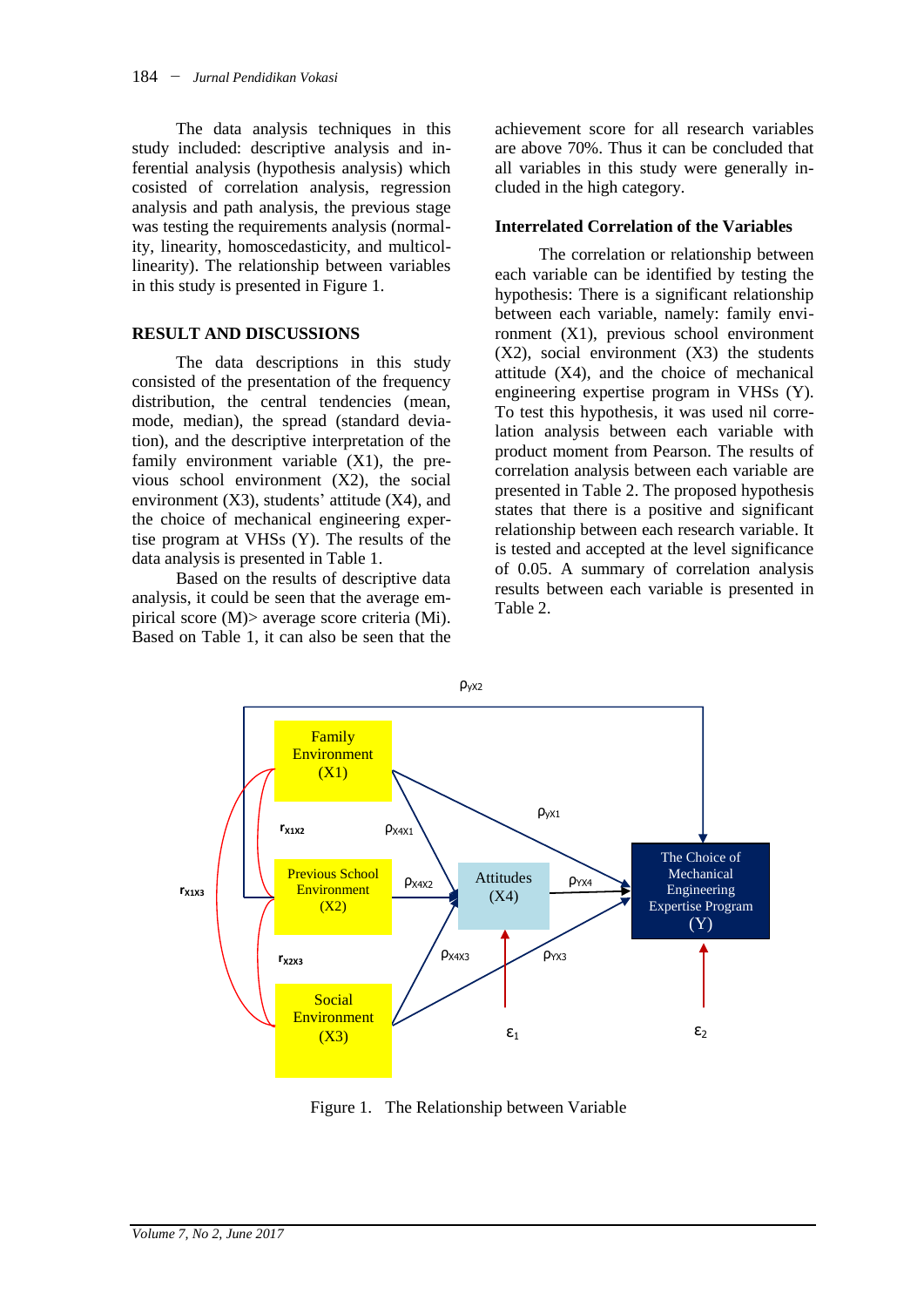| Var. | SD.  | Mi | M     | Me    | Mo    | M : Mi | Score $(\%)$ | Category |
|------|------|----|-------|-------|-------|--------|--------------|----------|
| X1   | 7.40 | 66 | 80.24 | 80.00 | 80.00 | higher | 73.9         | High     |
| X2   | 8.29 | 63 | 77.79 | 77.00 | 76.00 | higher | 74.1         | High     |
| X3   | 6.29 | 39 | 45.05 | 46.00 | 46,00 | higher | 69.3         | High     |
| X4   | 7.16 | 54 | 75.29 | 75.00 | 72.00 | higher | 83.6         | High     |
|      | 6.92 | 51 | 69.22 | 69.00 | 70,00 | higher | 81,0         | High     |

Table 1. The Result of the Research Data Analysis

Table 2. The Correlation Analysis Results between Each Research Variable

|                |                     | X <sub>1</sub> | X <sub>2</sub> | X <sub>3</sub> | X <sub>4</sub> | Y     |
|----------------|---------------------|----------------|----------------|----------------|----------------|-------|
| X <sub>1</sub> | Pearson Correlation |                | 0,292          | 0,253          | 0,231          | 0,274 |
|                | Sig.                |                | 0,000          | 0,000          | 0,000          | 0,000 |
| X2             | Pearson Correlation | 0,292          |                | 0,455          | 0,401          | 0,372 |
|                | Sig.                | 0,000          |                | 0,000          | 0,000          | 0,000 |
| X <sub>3</sub> | Pearson Correlation | 0,253          | 0.455          | 1              | 0,448          | 0,545 |
|                | Sig.                | 0,000          | 0,000          |                | 0,000          | 0,000 |
| X <sub>4</sub> | Pearson Correlation | 0,231          | 0,401          | 0,448          |                | 0,651 |
|                | Sig.                | 0,000          | 0,000          | 0,000          |                | 0,000 |
| Y              | Pearson Correlation | 0,274          | 0,372          | 0,545          | 0,651          |       |
|                | Sig.                | 0,000          | 0,000          | 0,000          | 0,000          |       |

Table 3. The Multiple Regression Analysis Results of the Variables of  $X_4$ , toward the Variable of  $X_1$ ,  $X_2$  and  $X_3$ 

| Dependent<br>Var. | Independent<br>Var. | B     | Beta  | $r_{\rm par}$ | Det. Parsial<br>$(r^2)$<br>$_{\rm par})$ | t <sub>hitung</sub> | Sig. t | Summary       |
|-------------------|---------------------|-------|-------|---------------|------------------------------------------|---------------------|--------|---------------|
|                   | $X_1$               | 0.140 | 0,107 | 0.144         | 0.021                                    | 2.499               | 0.013  | $R = 0.717$   |
|                   | $X_2$               | 0.501 | 0.430 | 0.473         | 0.224                                    | 9.237               | 0.000  | $R^2 = 0.513$ |
| $\rm X_4$         |                     |       |       |               |                                          |                     |        | $F = 103,988$ |
|                   | $\rm X_{3}$         | 0.528 | 0.360 | 0.414         | 0.171                                    | 7.827               | 0.000  | P < 0.05      |
|                   |                     |       |       |               |                                          |                     |        | $C = 21,556$  |

Table 4. The Results of Multiple Regression Analysis of the Variable of Y<sub>4</sub>, toward the Variables of  $X_1, X_2, X_3$  dan  $X_4$ 

| Independent<br>Var. | Dependent<br>Var. | B     | Beta  | $r_{\text{par}}$ | Det. Parsial<br>$(r^2_{par})$ | $T_{\text{count}}$ | Sig. t | Summary                  |
|---------------------|-------------------|-------|-------|------------------|-------------------------------|--------------------|--------|--------------------------|
|                     | $X_1$             | 0.038 | 0.035 | 0.091            | 0.008                         | 0.991              | 0,072  | $R = 0.733$              |
|                     | $X_2$             | 0.022 | 0.020 | 0.082            | 0.007                         | 0.967              | 0,083  | $R^2 = 0.538$            |
| $X_4$               | $X_{3}$           | 0.239 | 0.228 | 0.250            | 0.063                         | 4.420              | 0,000  | $F = 56,816$             |
|                     | $X_4$             | 0.366 | 0.378 | 0.371            | 0.138                         | 6.844              | 0,000  | P < 0.05<br>$C = 12,199$ |

### **The Effect of the Family Environment (X1), the Previous School Environment (X2), and the Social Environment (X3) on Students' Attitude at VHSs (X4) (Determination of Students' Attitude in VHSs)**

The effect of the family environment, the previous school environment and the social environment on the students' attitude

can be determined by examining the following hypothesis: There is a significant effect of the family environment  $(X1)$ , the previous school environment (X2), and the social environment of  $(X3)$  the students' attitude  $(X4)$ . To test this hypothesis, it was used multiple regression analysis by placing X4 as dependent variable and X1, X2 and X3 as independent variable.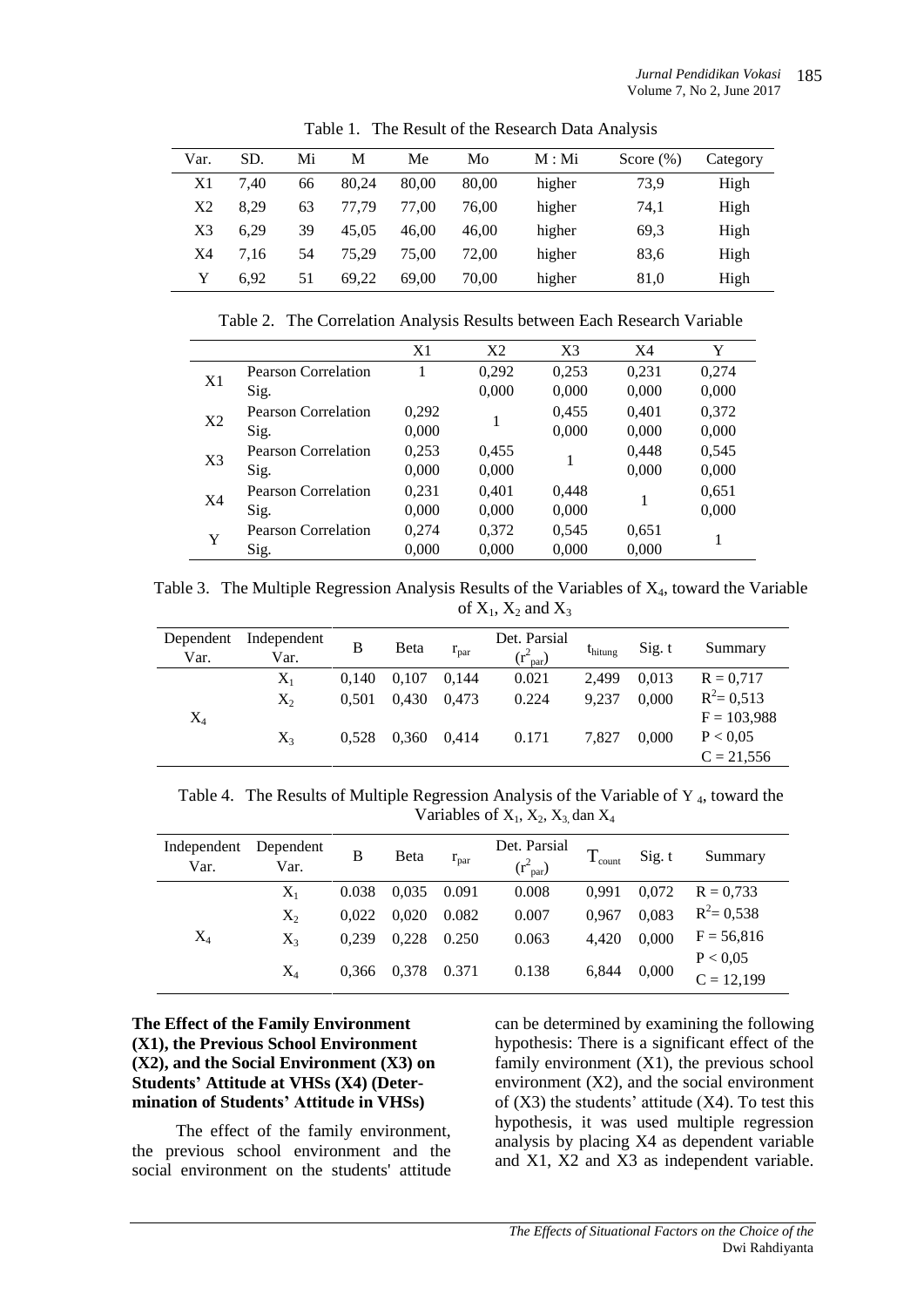The summary of the analysis results is presented in Table 3.

The result of multiple regression analysis in Table 3 shows that Fcount  $= 103,988$ ; At  $p \le 0.05$ ; Then the correlation value (R) = 0.717 is significant at the significance level of 0.05. Based on the results of the analysis, the hypothesis states: There is significant effect of family environment  $(X1)$ , the previous school environment (X2), and social environment of society  $(X3)$  on student attitude  $(X4)$ : accepted. The coefficient of determination  $(R2)$  = 0.513 indicates that the contribution of these three variables is 51.3%.

The parent environment (X1) has a significant effect on students 'attitude ( $\beta$  = 0,107:  $p > 0,05$ ), the school environment  $(X2)$ has significant effect on students' attitude ( $\beta$  = 0,430:  $p > 0,05$ ), and social environment (X3) have significant effect to the students' attitude ( $\beta$  = 0,360; p > 0,05).

Based on the partial determination coefficient, the previous school environment has the greatest contribution to the students' attitude (22.4%), followed by the social environment (17.1%), and the family environment (2.1%). Thus it means that the school environment has a more dominant effect in determining the students' attitude.

### **The Effect of the Family Environment (X1), the School Environment (X2), the Social Environment (X3), and the Students' Attitude (X4), on the Choice of Mechanical Engineering Expertise Program in VHSs (Y) (Determination of Choice of Mechanical Engineering Expertise Program in VHSs)**

The effect of the parents' environment, school environment, the socio-cultural environment, and the students' attitude on the choice of mechanical engineering expertise program in VHSs is identified by testing the following hypothesis: There is significant effect of the family environment (X1), the school environment (X2), and the social environment  $(X3)$ , and students' attitude  $(X4)$ on the choice of mechanical engineering expertise program in VHSs (Y). To test this hypothesis it was used multiple regression analysis by placing Y as the dependent variable and X1, X2, X3, and X4 as independent variables. The results of multiple regression analysis are presented in Table 4.

Based on the result of multiple regression analysis in Table 4, it shows that Fcount  $= 56,815$ ; and p <0.05; Then the correlation value  $(R) = 0.538$  is significant at the 0.05 significance level. Based on the results of the analysis, the hypothesis states: There are significant effects of the family environment  $(X1)$ , the previous school environment  $(X2)$ , the social environment of society (X3), and students' attitude (X4) on the choice of mechanical engineering expertise program in VHSs (Y): accepted. The coefficient of determination  $(R2) = 0.538$  indicates that the contribution of these four variables is 53.8%.

Separately, the family environment (X1) has an insignificant effect on the choice of the mechanical engineering expertise program in VHSs ( $\beta$  = 0.035: p> 0,05), the pre-vious school environment (X2) has an insignificant effect on the choice of mechanical engineering expertise program in vocational schools (β = 0,022: p> 0,05), the social environment (X3) has significant effect on the choice of mechanical engineering expertise program in VHSs ( $\beta$  = 0,228: p <0,05), and student attitude at VHSs (X6 ) has a significant effect on the selection of mechanical engineering skills programs in VHSS ( $\beta$  =  $0.378: p < 0.05$ 

Based on the partial determination coefficient, students' attitude have the greatest contribution to the selection of mechanical engineering expertise in VHSs (13.8%), followed by sequence of social environment (6.3%), family environment (0.8%), and previous school environment (0.7%). Thus the attitude of students has a more dominant effect in determining the choice of mechanical engineering expertise program in VHSs. Based on the predictor values and constant of double regression result, regression equation can be arranged as follows:  $Y = 12,199 +$  $0.038 \text{ X}1 + 0.022 \text{ X}2 + 0.239 \text{ X}3 + 0.366 \text{ X}4$ .

The result of equation of regression line shows that average score of program skill selection (0,022), (0,239), and (0,366) for increase/decrease of family environment score, previous school environment, social environment, information control, self-understanding, and student attitude on vocational schools for one unit. An empirical causal relationship model containing regression weight (β) or path coefficient is presented in Figure 2.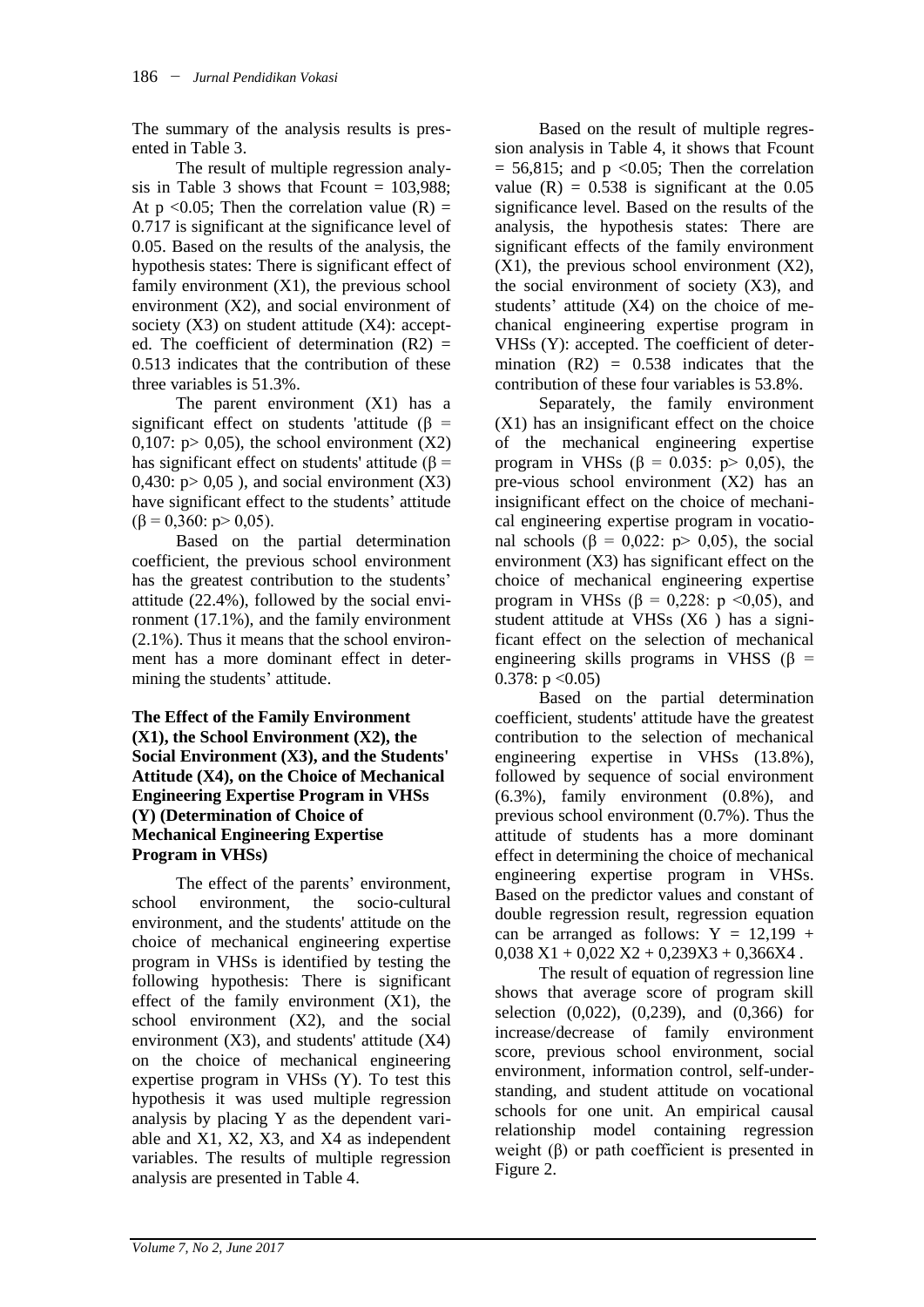#### **Path Analysis (Direct and Indirect Effect)**

The direct and indirect effects was tested using the significance of the path coefficient based on the empirical causal relationship model. The coefficient value of the lane below 0.05 is not significant and is excluded from the empirical causal relationship model. The amount of direct effect can be known from the beta coefficient of the results of two regression analysis using stepwise method that are: (1) multiple regression of X4 variable over variables X1, X2, and X3, and (2) multiple regression of variable Y over variables X1, X2, X3, and X4. While the indirect effect was calculated manually based on the magnitude of the direct path coefficient according to the causal relationship model.

The summary of the calculation of direct effect, indirect effect, non-causal effect of the causal relationship model can be seen in Table 5.

Based on the calculation of the direct and indirect effects it can be concluded that:

- a. The direct effect of the family environment on the choice of mechanical engineering expertise program in VHSs is not significant.
- b. The indirect effect of the family environment on the choice of mechanical engineering expertise program in VHSs through student attitude is not significant.
- c. The direct effect of the school environment on the choice of mechanical engineering expertise program in VHSs is not significant.

| Dependent<br>Variabel | Independent<br>Variabel | Direct<br>Effect | <b>Indirect Effect</b><br>$\rm X_4$ | Total<br>Effect | Non-causal<br>effect | Correlation |
|-----------------------|-------------------------|------------------|-------------------------------------|-----------------|----------------------|-------------|
|                       | $X_1$                   | 0,107            | $\overline{\phantom{a}}$            | 0,107           | 0.124                | 0,231       |
| X4                    | $X_2$                   | 0,430            | -                                   | 0,430           | 0.206                | 0,401       |
|                       | $X_3$                   | 0,360            | -                                   | 0,360           | 0.088                | 0,448       |
|                       | $X_1$                   | 0,035            | 0,051                               | 0,086           | 0,188                | 0,274       |
| Y                     | $X_2$                   | 0,020            | 0,162                               | 0,162           | 0,190                | 0,372       |
|                       | $X_3$                   | 0,228            | 0,136                               | 0,364           | 0,136                | 0,545       |
|                       | $\rm X_4$               | 0,378            | -                                   | 0,378           | 0.273                | 0,651       |





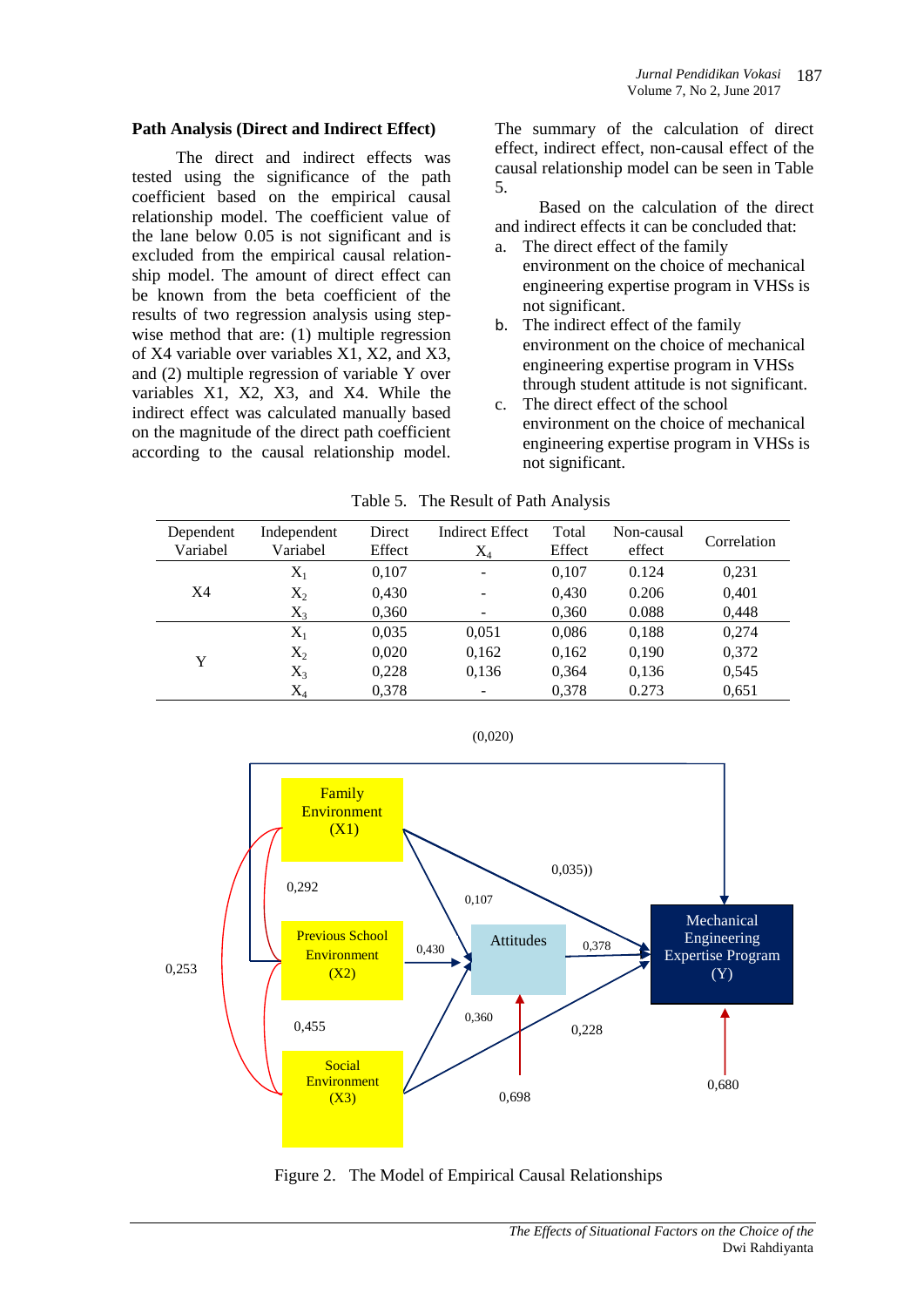- d. The indirect effect of the school environment on the choice of mechanical engineering expertise program in vocational schools through student attitude is significant.
- e. The direct effect of the social environment on the choice of mechanical engineering expertise program in VHSs is significant.
- f. The indirect effect of the social environment on the choice of mechanical engineering expertise program in vocational schools through t student attitude is significant
- g. The direct effect of students' attitude on the choice of mechanical engineering skills program at VHSS is Significant.

### **Discussion**

Based on the results of correlation analysis between research variables, it can be seen that the relationship between variables are included in the strong criteria. The smallest correlation number found in the relationship between the mastery of information with students' attitude  $(r = 0.448)$ . While the largest number of correlations found in the relationship between students' attitude with the choice of mechanical engineering expertise program in VHSs  $(r = 0.651)$ . The existence of a strong correlation between students 'attitude with the selection of mechanical engineering skills in VHSs, indicates that students' attitude have a strong effect on the choice of mechanical engineering expertise program in VHSs. This is consistent with the results of Brauchle's (2002) and Zirkle (2005) study, which found that there is a positive relationship between attitude and motivation with success in selecting areas of expertise. Therefore, the students' attitude towards VHSs need to be maintained and improved again by improving the quality of process, out-put and out-come in VHSs, so that the image of VHSs in society will be improved.

The result of hypothesis testing stated that there is significant effect of the family environment, the previous school environment, and the social environment on students' attitude at VHSs. The results of this hypothesis test show that the family environment, the school environment, and social environment have a significant effect on the attitude of students in vocational schools. While

individually, the family environment, the previous school environment, and the social environment of society have a significant effect on students' attitude at VHSs. It shows that together the family environment, the previous school environment, and the social environment have a significant effect on the attitude of students in VHSs. Thus, the high level of student attitude toward VHSs will be effected by high quality of family environment, the previous school environment, and the social environment of students. The results of this study are in accordance with the opinion that the family environment is the smallest environment inhabited by each individual and has an important role in the process of child development (Sumitro, 1998, p. 80; Yusuf, 2001, p. 75; Mifflen & Mifflen, 1986, p. 65). The results of this analysis are also consistent with the opinion that parents are the main element in the family environment that has responsibility for the fulfillment of physical aspects (facilities) and psychic (attention and guidance) to the child (Hamalik, 1995).

The result of hypothesis test stated that there is significant effect of the family environment, the previous school environment, the social environment, and attitude of students at VHSs to select the mechanical engineering expertise program at VHSs. The result of this hypothesis test shows that the family environment, the previous school environment, the social environment, and the students' attitude in the vocational schools have a significant effect on the selection of the field of mechanical engineering expertise program in VHSs. While individually the family environment, the previous school environment, the social environment, and the attitude of students at VHSs have significant effect on the choice of field of mechanical engineering expertise program at VHSs. But the school environment does not have significant effect. It shows that the high level of accuracy of students in the selection of mechanical engineering expertise program in VHSs will be effected by the high quality of the family environment, the social environment, and the attitude of students in VHSs.

There is significant effect of the family environment on the choice of areas of expertise in VHSs. This is in line with the study of Kush & Cochran (1993), who found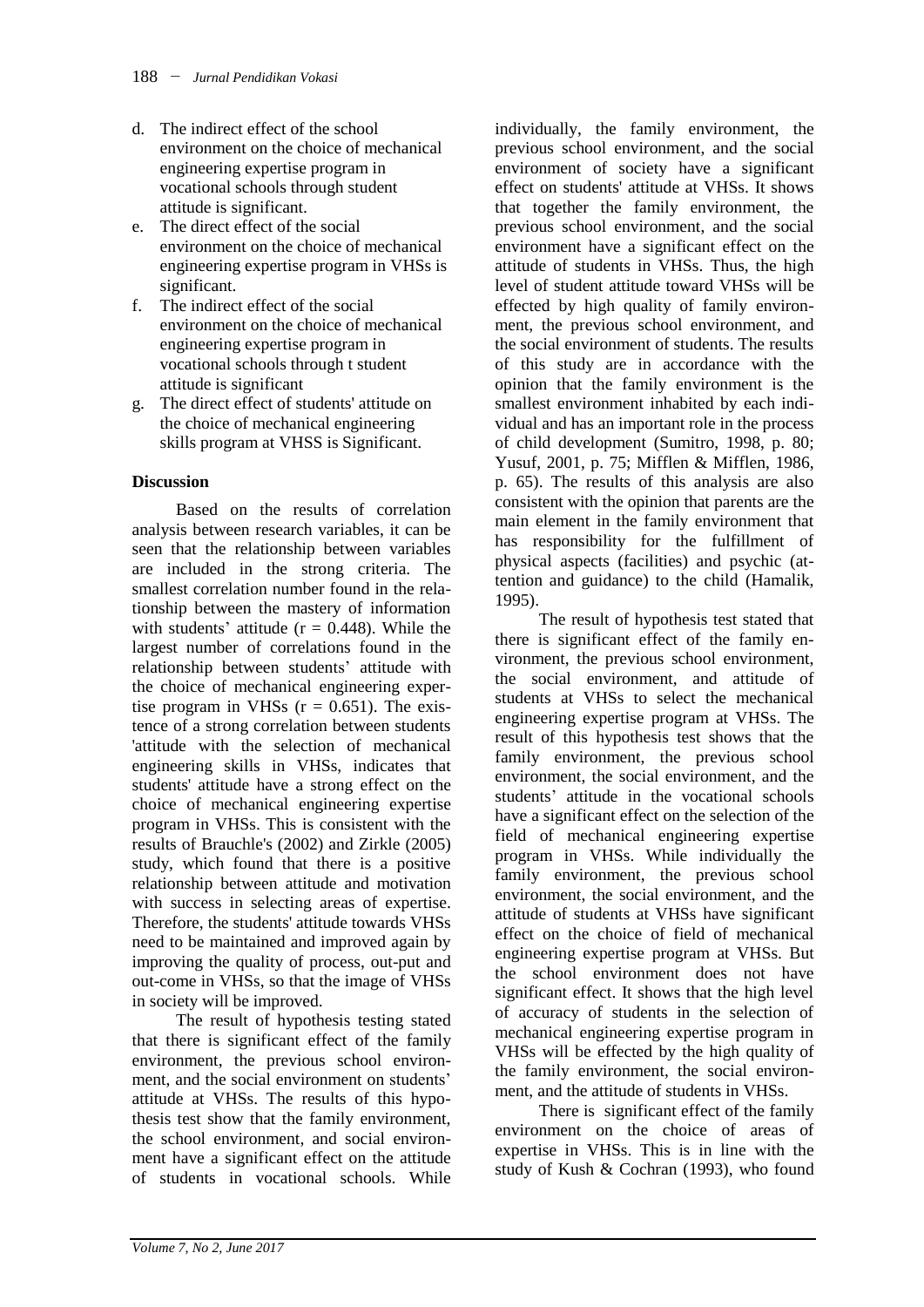that with the guidance and direction of parents the children have a positive insight on the selection of areas of expertise or work. The results of this study are also in harmony with study of Ryan, Solberg, & Brown (1996), which states that the quality of relationships or interactions with parents and the degree of family functions affects about 14% of the variation of career determination. A good family environ-ment will be reflected in the quality aspects of the socioeconomic status of the parents and the psychological aspects of the parents. Socioeconomic aspects include the level of education, occupation, income and facilities they have, while the psychological aspects of family climate, attention, and provision of parental guidance to children. With good quality of socioeconomic status of parents, good facilities will also be available which in turn with the availability of various facilities will provide greater opportunities for children to have good information mastery. Similarly, the creation of a safe, comfortable and peace-ful environment in the family environment and high attention and guidance of parents to children will provide better opportunities for children in the mastery of information, especially related to further education and issues of the world of work. The significant effect of the previous environments on the choice of areas of expertise in VHSs, the findings of this study are in line with study of Holland (1973), which found that with the guidance and direction of teachers in schools, the children have positive insights on the selection of areas of expertise or work. Furthermore, it is also mentioned that vocational guidance is very helpful for individuals to gain knowledge about: (1) Self awareness, (2) world of work exploration, and (3) mature decision making. A good school environment will be reflected in the quality of the teacher' services aspects of the teaching and learning process, student participation in academic and non-academic activities, school culture and vocational guidance provided by the teacher to students especially those related to vocational election in VHSs. A school is the second environment after the family where the individual interacts with the teacher and other students who have different social and personality characteristics. With the mutual interaction between fellow citizens of the school, will certainly affect the increase in

insight of students, which in turn will certainly increase the mastery of information to students. This is in accordance with opinion, Djohar (2003, p. 4), that every child in school is always together and interacts with other children and also together with his teacher by bringing their own culture, so that the students will have new wider insights. Further, according to Sukamto (1988, p. 21), schools have five main functions: (1) cultural transmission, (2) transmission of skills, (3) transmission of values and beliefs, (4) preparation for productive life and (5) as a place of group interaction. Thus it means that social interaction with friends and teachers in school has given a little increase in the mastery of various information that affect the development of students' mental behavior. With the mastery of information will affect students in responding to various aspects around it including the choice of areas of expertise in the community. Theoretically, these impacts will also affect students in responding to the choice of areas of expertise when they are asked to assess and select alternative skills or work.

The result of path analysis shows that the direct effect of the family environment on the selection of the field of mechanical engineering expertise in VHSs is not significant, but the indirect effect through student attitude is significant. The result of path analysis shows that the attitude of the students is less meaningful in explaining the effect of the family environment on the selection of the areas of expertise in VHSs. This result is consistent with the results of studies which state that the mastery of information of Junior High Schools graduates about VHSs is still very less, so it will result in wrong perception and attitude for VHSs Which in turn will greatly affect the accuracy in determining the area of expertise in VHSs (Ahmad, 2007; Hurlock (1980, p. 66). The results of the analysis also indicate that the family environment can not directly affect in the selection of field of mechanical engineering expertise program in VHSs without basing on the attitude of students to VHSs.

The result of path analysis shows that the direct effect of the school environment on the selection of areas of expertise in VHSs is not significant. But the indirect effect through student attitude is significant. This indicates that students' attitude have meaning in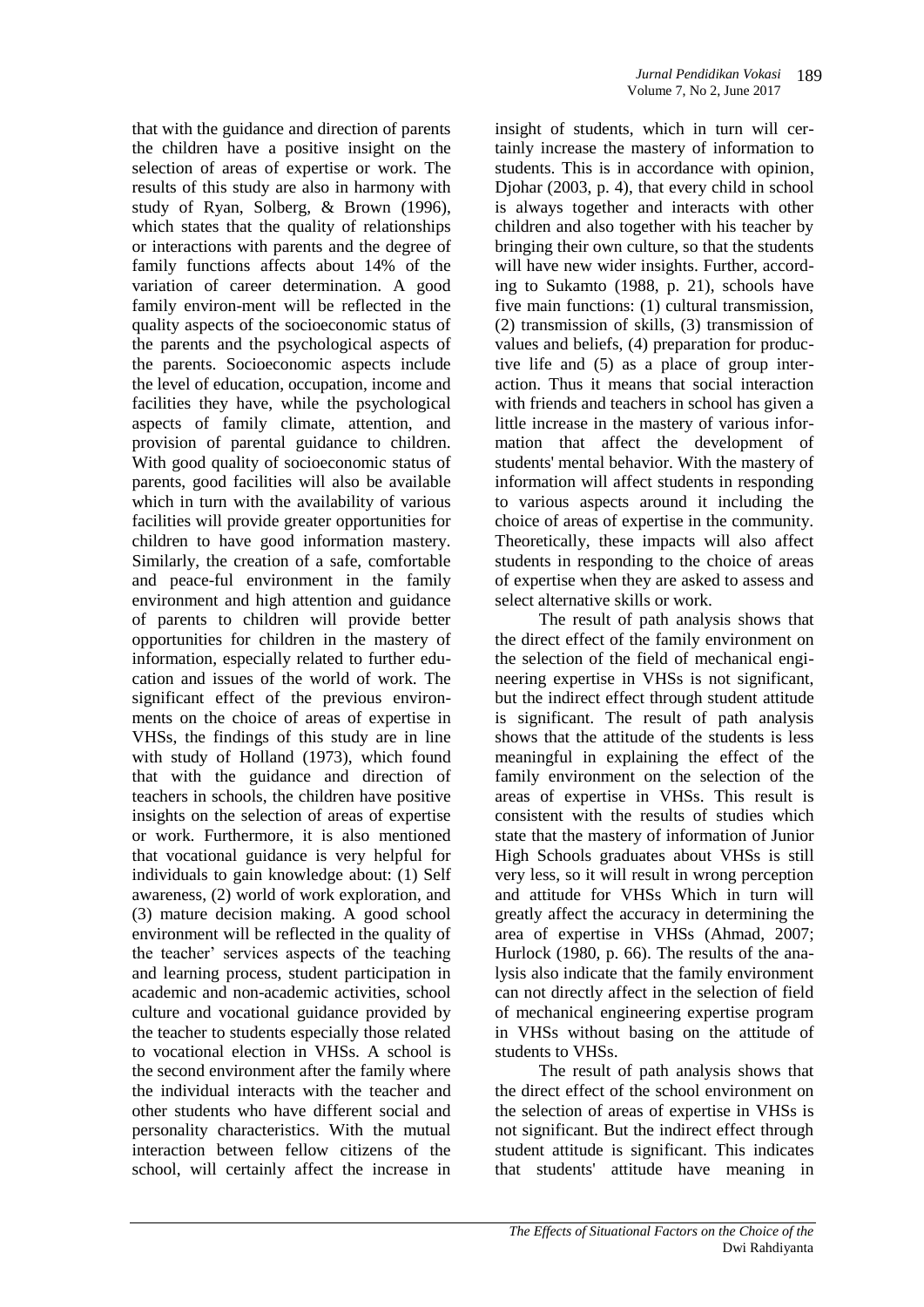explaining the effect of the previous school environment on the choice of areas of expertise in VHSs. Better quality of the school environment will result in better students' attitude toward VHSs which ultimately determine the better or more appropriate in the selection of areas of expertise in VHSs. The results of this analysis are consistent with the opinion that schools with qualified teachers are capable of bringing students with varying abilities to achieve good academic performance, information mastery, and cultivate high expectations and attitude in the selection of areas of expertise or employment in the future (Andersen, Spielman, & Bargh, 1992).

The direct effect of the social environment of the community on the selection of areas of expertise in VHSs is significant, and indirect effect through student attitude is significant. This means that the social environment has a very important role in the choice of mechanical engineering expertise program in VHSs. Besides, the results of path analysis also shows that students' attitude have a meaning in explaining the effect of the social environment of society on the selection of areas of expertise in VHSs. A high quality social environment will lead to better understanding of self and student attitude on VHSs which ultimately determine the better or more appropriate students in the selection of areas of expertise in VHSs. The findings are consistent with the opinion that the social environment of society is very influential on the formation of attitude and patterns of behavior in a person (Maliki, 2010; Tiedeman & O' Hara, 1963). The limitation of this study is that this study only focuses on one of the areas of expertise in VHSs namely the field of mechanical engineering expertise. Therefore, to get more comprehensive research results then this study needs to be extended again in other areas of expertise in VHSs.

# **CONCLUSION**

Base on the finding and dicussion, it can be concluded that:

First, there is a positive and significant effect of the family environment, the previous school environment, the social environment, and the students' attitude on the selection of the engineering expertise program in VHSs. The amount of contribution from four

variables is 53,8%. Based on the partial determination coefficient, the students' attitude have the greatest contribution to the selection of mechanical engineering expertise in VHSs (13.8%), followed by the social environment (6.3%), the previous school environment (0.7%) and the family environment (0.8%). Thus the attitude of students has a more dominant effect in determining the selection of field of mechanical engineering expertise program at VHSs.

Second, based on the results of path analysis it can be explained that:

- a. The direct effect of the social environment and the students' attitude on the choice of mechanical engineering expertise programs in VHSs is significant.
- b. The direct effect of the family environment and the school environment on the choice of mechanical engineering expertise programs in VHSs is not significant.
- c. The indirect effect of the school environment and the social environment on the choice of mechanical engineering expertise programs in vocational schools through student attitude is significant.
- d. The indirect effect of parents' environment on the choice of mechanical engineering expertise programs in vocational schools through student attitude is significant.

# **Suggestion**

The family environment, the previous school environment, the social environment, and the students' attitude have important roles in determining the choice of mechanical engineering expertise programs in VHSs for Junior High School graduates. Therefore, Junior High Schools students should always be encouraged to be able to increase their capacity by providing various access to information media and providing more intensive vocational guidance.

# **REFERENCES**

- Ahmad, Z. (2007). *Minat siswa kelas 3 SMP di Kecamatan Piyungan untuk memilih VHSS*. Thesis not published. Universitas Negeri Yogyakarta.
- Andersen, S. M., Spielman, L. A., & Bargh, J. A. (1992). Future-event schemas and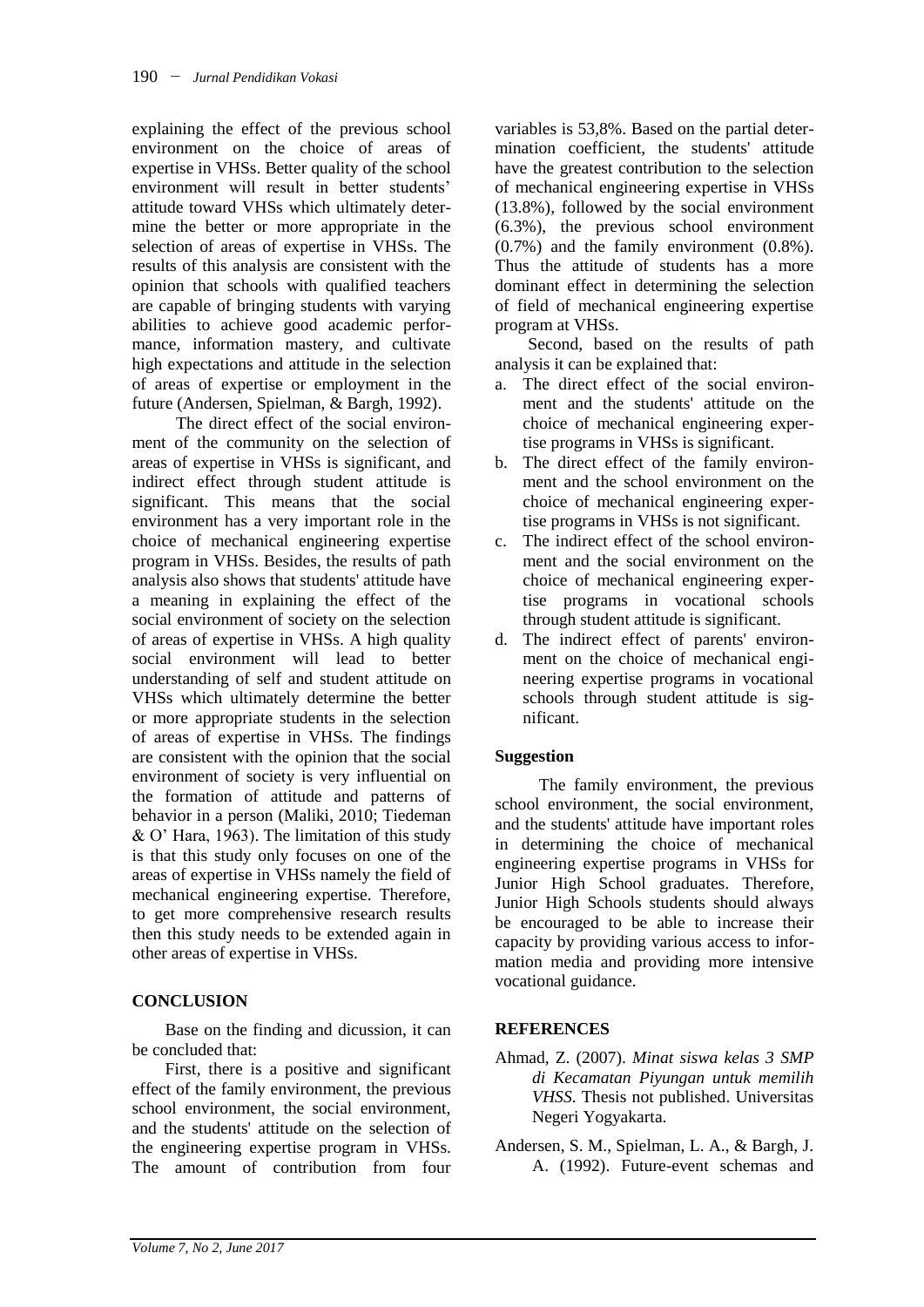certainty about the future: Automaticity in depressives' future-event predictions. *Journal of Personality and Social Psychology*, *63*(5), 711–723. https://doi.org/10.1037/0022- 3514.63.5.711

- Ary, D., Jacobs, L. C., & Razavieh, A. (1982). *Introduction to research in education*. New York: Holt, Rinehart and Winston.
- Brauchle, P. E. (2002). A study of supervisor and employee perseptions of work attitude in information age manufacturing industries. *Journal of Vocational Education Research*, *6*, 124– 139.
- Calhoun, C. C., & Finch, A. V. (1982). *Vocational education: Concepts and operations*. Belmont: Wadsworth Publishing Company.
- Crites, J. O. (1969). *Vocational psychology: The study of vocational behavior and development*. New York: Mcgraw-Hill.
- Department of National Education. Undang-Undang Nomor 20 Tahun 2003 tentang Sistem Pendidikan Nasional (2003).
- Department of National Education. (2006). *Peraturan Menteri Pendidikan nasional nomor 22 tahun 2006 tentang standar isi*. Jakarta: Department of National Education.
- Djohar. (2003). Peningkatan kualitas pendidikan melalui pengembangan kultur sekolah. In *National Seminar of Improving the Quality of Education through Development of School Culture at State University Yogyakarta.*
- Fernandes, H. J. X. (1984). *Testing and Measurement*. Jakarta: National Educational Planning, Evaluation and Curriculum Development.
- Finch, C. R., & Crunkilton, J. R. (1984). *Curriculum development in vocational and technical education : planning, content, and implementation*. Boston: Allyn and Bacon.
- Gunawan, A. H. (2010). *Sosiologi pendidikan*. Jakarta: Rineka Cipta.
- Hamalik, O. (1995). *Psikologi remaja. Dimensi-dimensi perkembangannya*.

Bandung: CV. Mandar Maju.

- Herrick, M. J. (1996). Assessment of student achievement and learning, what would Dewey say? A "Recent" interview with John Dewey. *Journal of Career and Technical Education*, *13*(1). https://doi.org/10.21061/jcte.v13i1.510
- Holland, J. L. (1973). *Making vocational choices: A theory of careers*. Englewood Cliffs, N. J: Prentice-Hall.
- Hurlock, E. B. (1980). *Developmental psychology, a life-span approach (Translation from Istiwidayati & Soedjarwo).* New York: McGraw-Hill Inc.
- Isaacson, L. E. (1977). *Career information in counseling and teaching*. Boston: Allyn and Bacon, Inc.
- Kush, K., & Cochran, L. (1993). Enhancing a sense of agency through career planning. *Journal of Counseling Psychology*, *40*(4), 434–439. https://doi.org/10.1037/0022- 0167.40.4.434
- London, H. H. (1973). *Principles and techniques of vocational guidance*. Columbus, Ohio: Charless E. Merrill Publishing Co.
- Maliki, Z. (2010). *Sosiologi pendidikan*. Yogyakarta: Gadjah Mada University Press.
- Mifflen, F. J., & Mifflen, S. C. (1986). *Sosiologi Pendidikan*. Bandung: Tarsito.
- Ministry of Education and Culture. Surat Keputusan Direktur Jenderal Pendidikan Menengah tentang Spektrum Keahlian Pendidikan Menengah Kejuruan, Pub. L. No. 4678/D/KEP/MK/2016 (2016).
- Morris, W. (1982). *The American Heritage dictionary*. Boston: Houghton Mifflin.
- Munadi, S. (2005). *Model orientasi pemilihan bidang keahlian siswa SMP di DIY*. Doctoral dissertation unpublished. Universitas Negeri Yogyakarta.
- Ryan, N. E., Solberg, V. S., & Brown, S. D. (1996). "Family dysfunction, parental attachment, and career search selfefficacy among community college